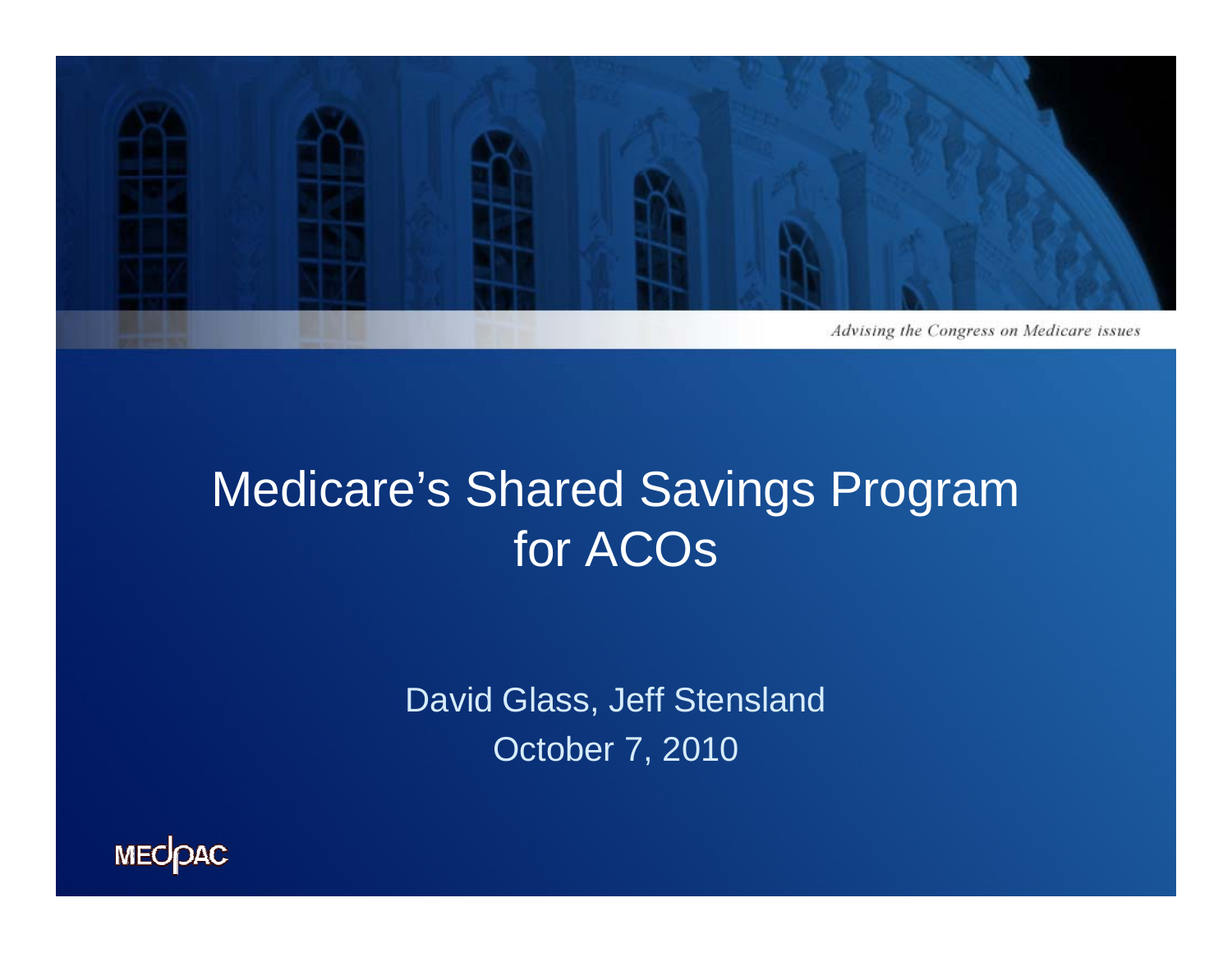### PPACA definition of an ACO

- An organization whose primary care providers are accountable for coordinating care for at least 5,000 Medicare beneficiaries
	- Ξ Having a hospital or specialists in the ACO is optional
	- Patients assigned to ACO using primary care claims
- $\blacksquare$  Required capabilities:
	- Distribute bonuses
	- Define processes to promote evidence-based medicine
	- Report on quality and cost measures
	- $\blacksquare$ Be patient-centered
- $\blacksquare$ • The beneficiary can still choose any provider inside or outside of the ACO

**MECOAC**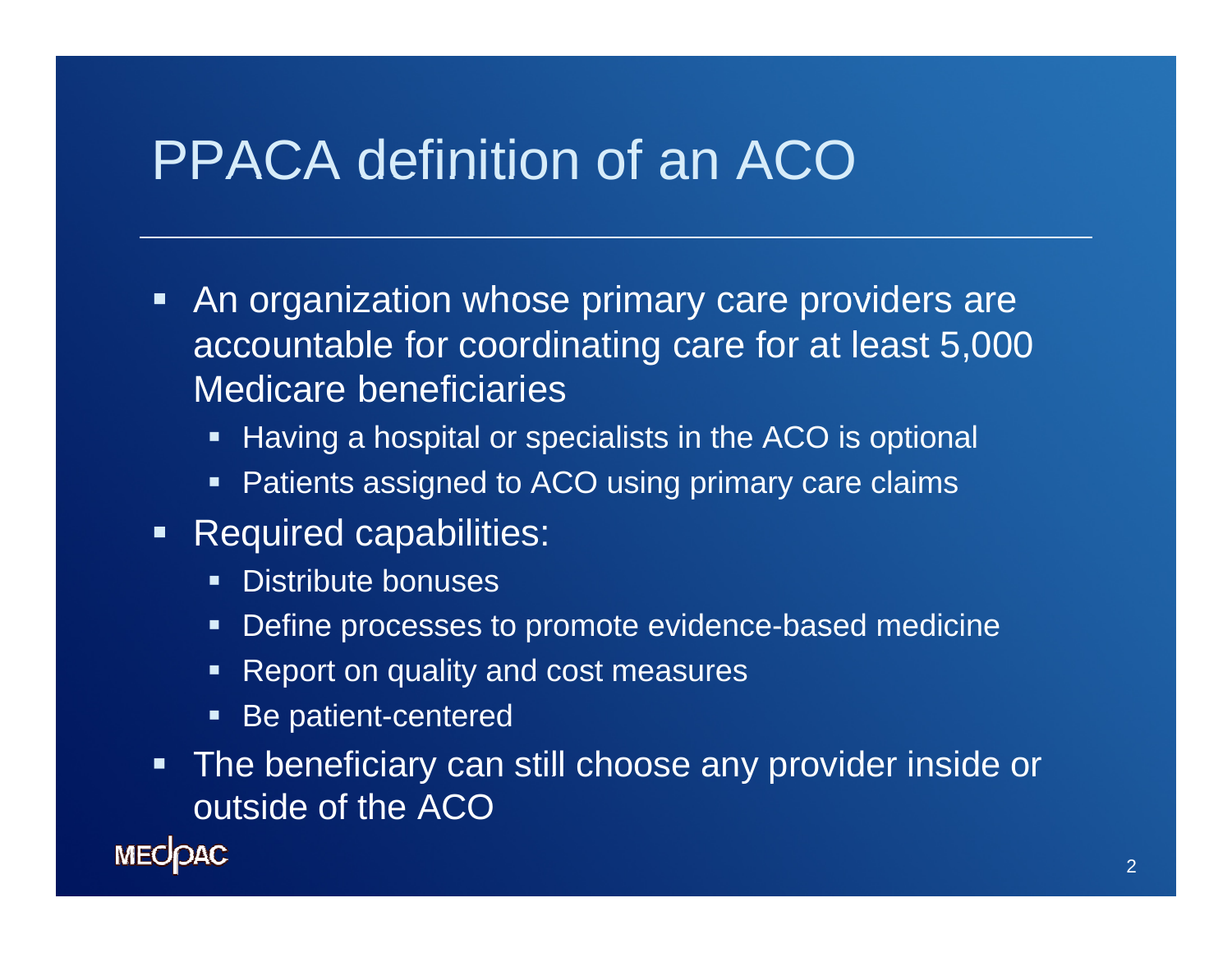## Building on last month's discussion

- **Informing patients of a primary care** provider's decision to join an ACO
- **Quality metrics in general**
- **Size and random variation**
- **Benchmarks and historical spending**
- Two-sided risk model in addition to a high-threshold bonus-only model

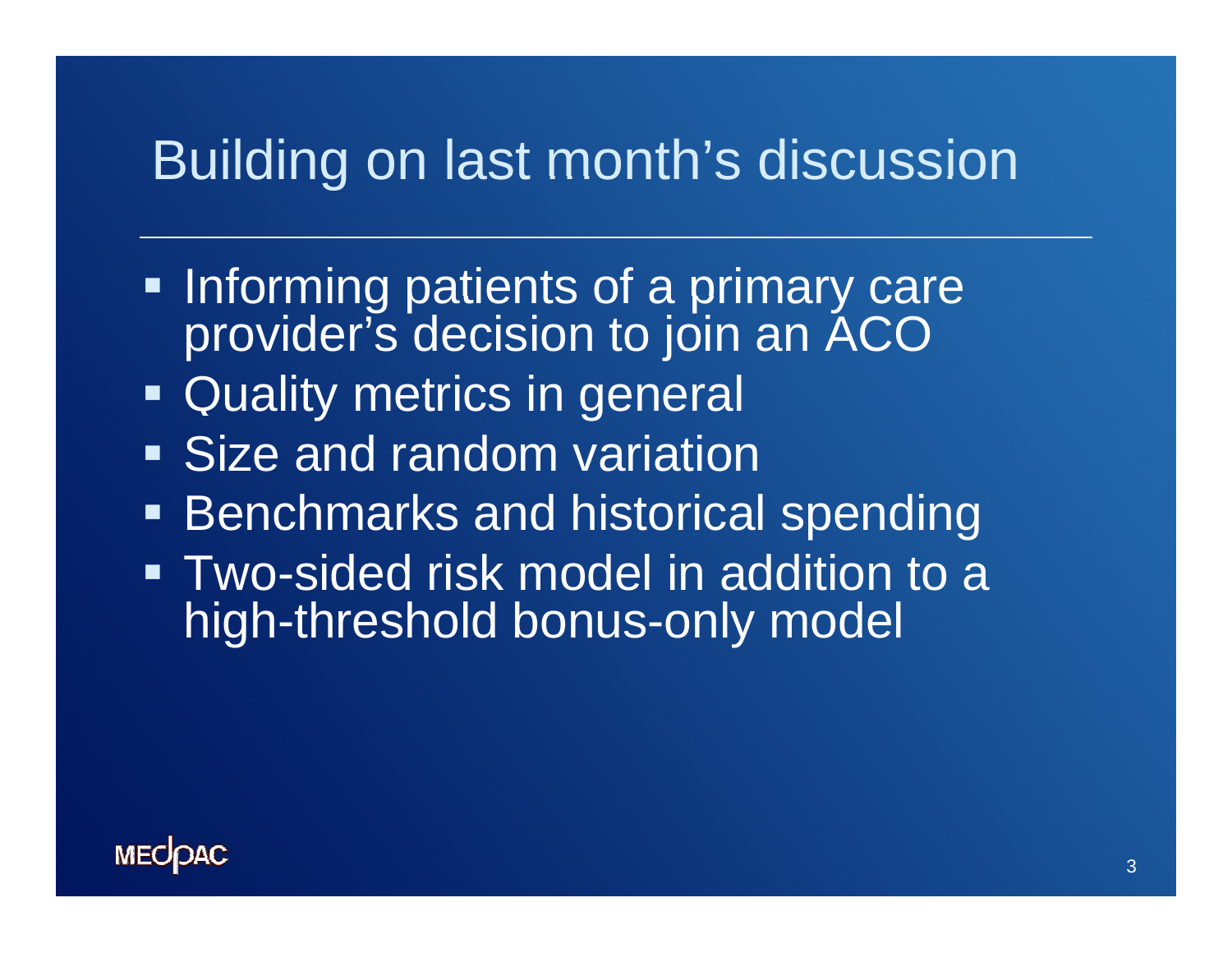### How assignment works

- **Assignment is to be based on utilization of** primary care services
- **Beneficiaries do not enroll, they are assigned** 
	- First, a provider chooses to join an ACO
	- Second, CMS assigns patients to the provider
- **If the patient is informed in advance, then** assignment must be prospective

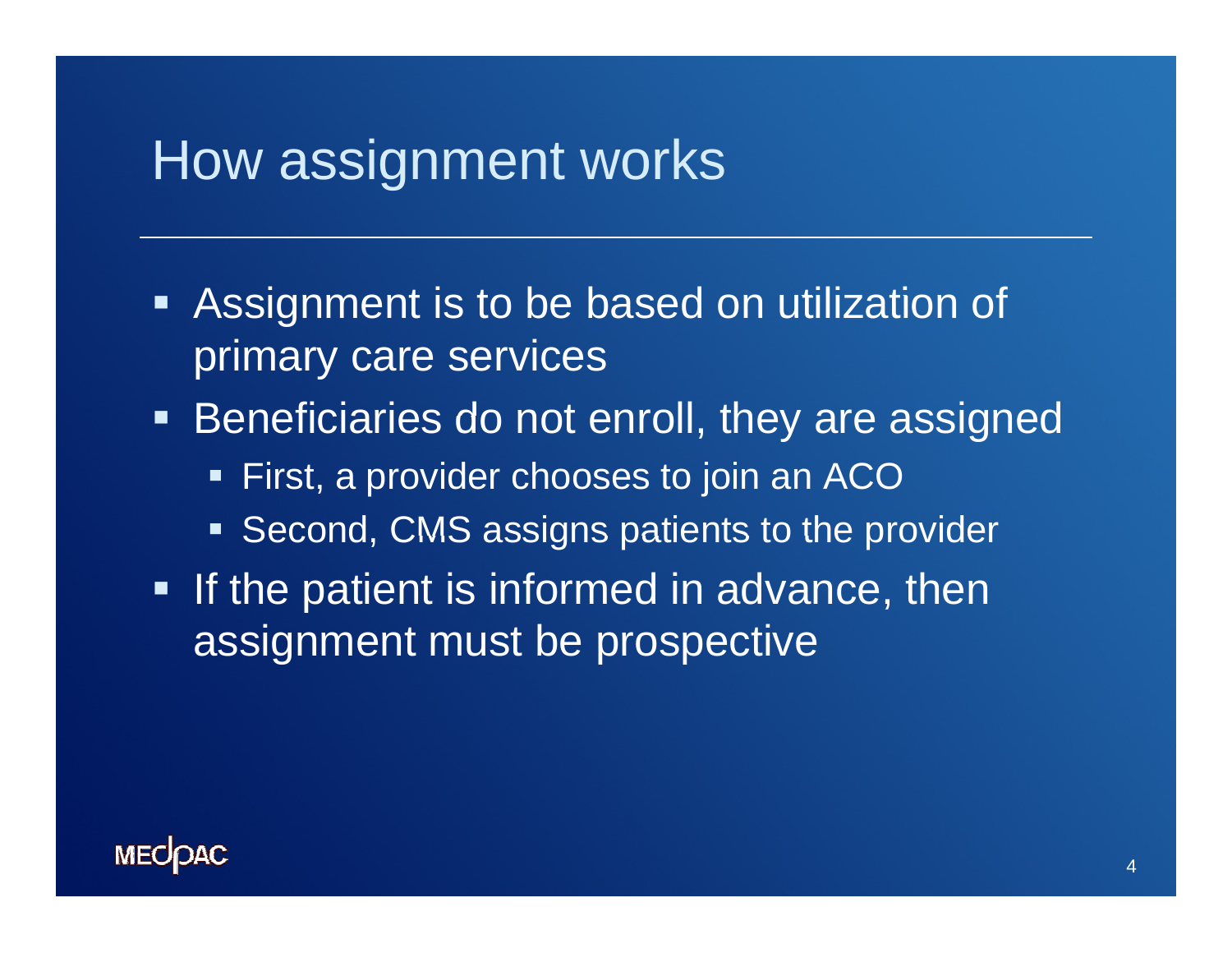### Inform beneficiaries when primary care provider joins ACO, beneficiary can opt out

- **-** Fulfills beneficiary right to be informed
- **Avoids equivalent of "managed care"** backlash"
- **Gets patient engaged in care management**
- "Opt out" means either choose a different provider or data doesn't count in ACO evaluation
- **The default is stay in ACO, participate in care** management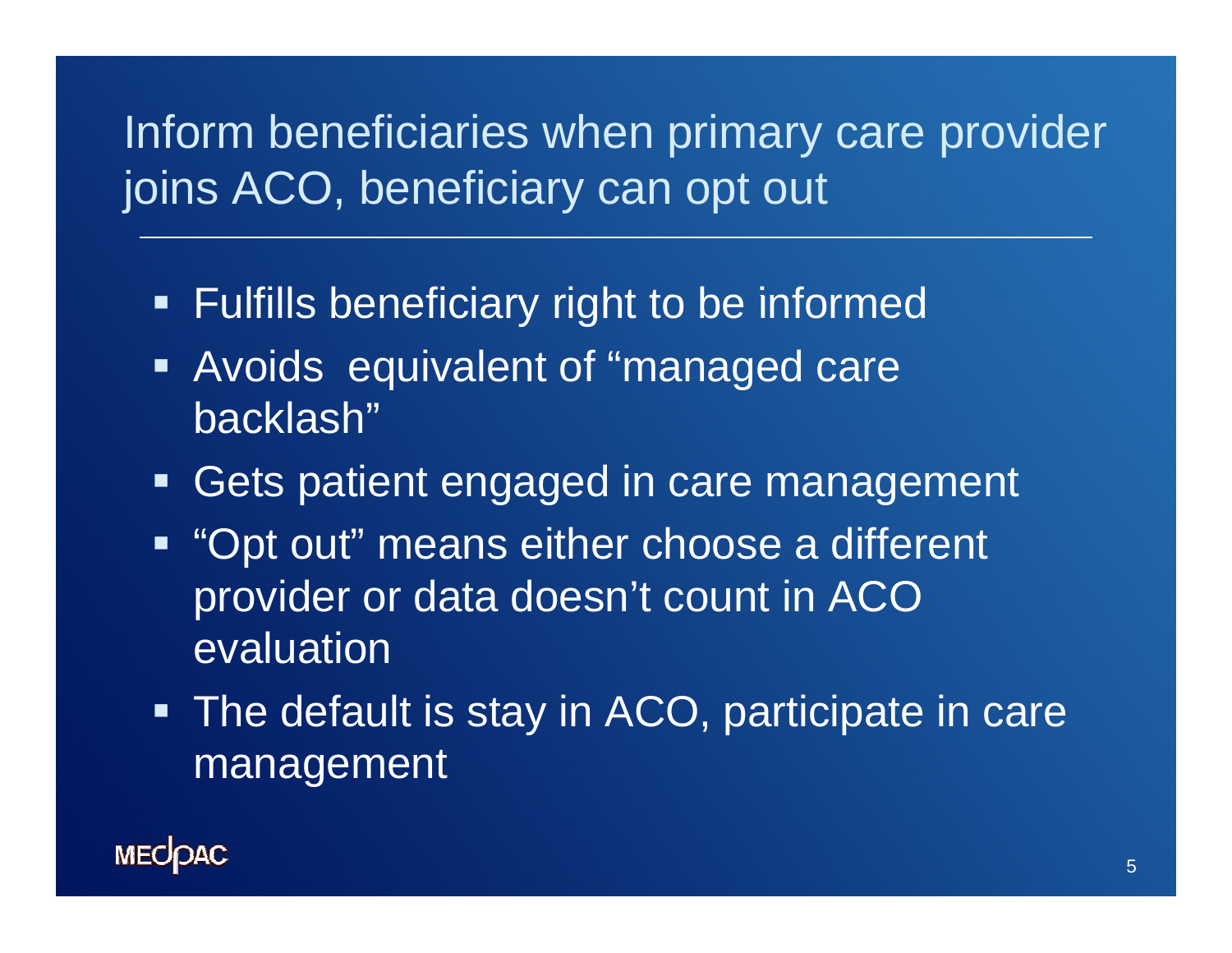#### ACOs create an opportunity to synchronize a small set of quality metrics

- **Small set of output oriented measures for** example:
	- **Emergency department use**
	- Potentially preventable admission rates
	- **In–hospital mortality rates (possibly patient safety** measures )
	- **Readmission rates**
	- Patient satisfaction and health status
- Work across all payers

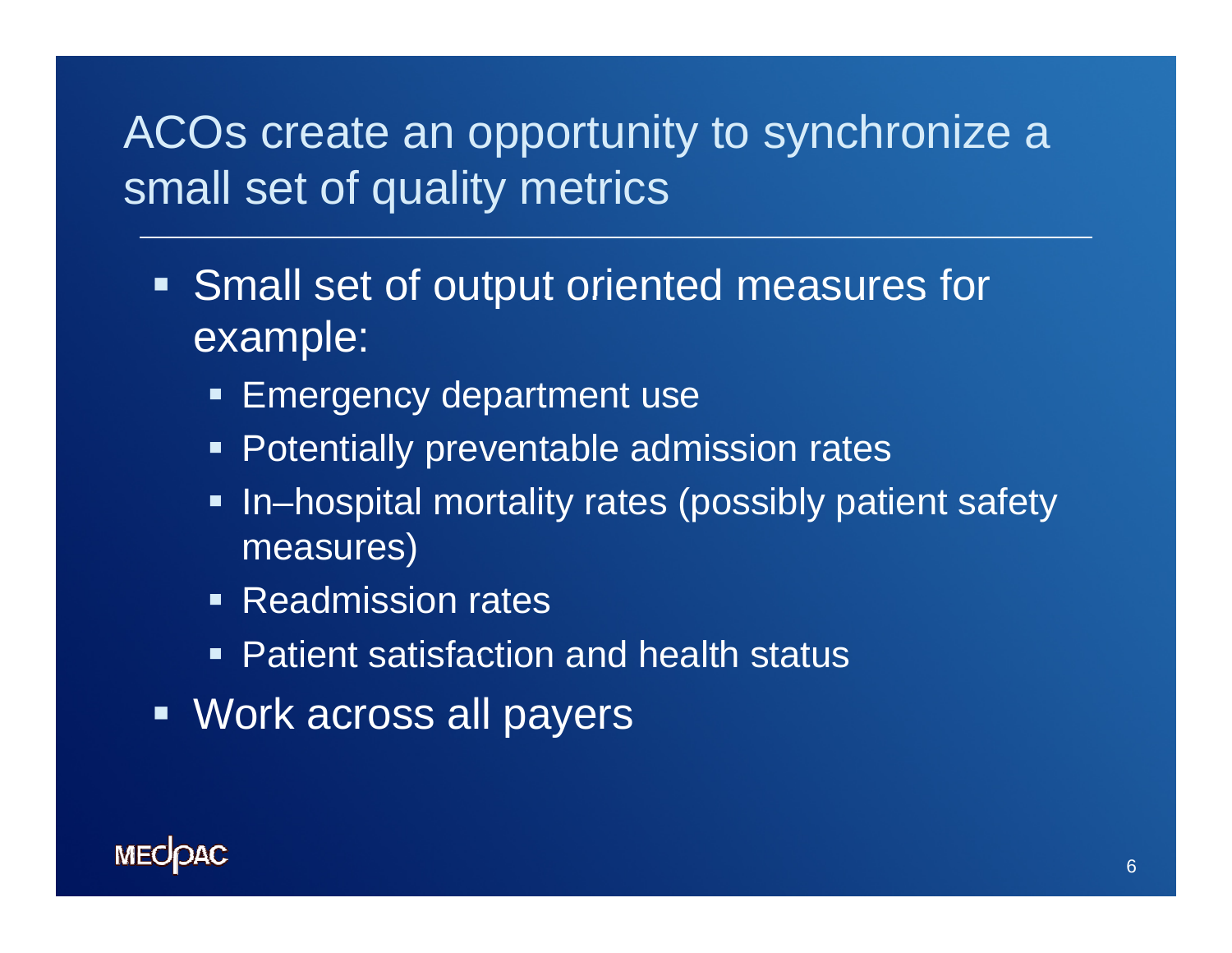#### How much random variation is there?

|                                                                                                            | Pools of<br>5,000<br>beneficiaries |             | Pools of<br>10,000<br>beneficiaries |                         | Pools of<br>20,000<br>beneficiaries |         |
|------------------------------------------------------------------------------------------------------------|------------------------------------|-------------|-------------------------------------|-------------------------|-------------------------------------|---------|
|                                                                                                            | $10^{th}$ %                        | $90^{th}$ % |                                     | $10^{th}$ % $90^{th}$ % | 10th % 90th %                       |         |
| Difference between<br>2006 to 2007 growth in<br>spending per capita<br>and national average<br>growth rate | $-3.6%$                            | $4.0\%$     |                                     | $-3.1\%$ 3.0%           | $-2.1$                              | $2.1\%$ |

Source: MedPAC analysis of 2006 and 2007 from the CMS Beneficiary annual summary file. Variation in spending for 1000 random pools of beneficiaries (for each size category) who were enrolled and alive on January 1, 2006 and January 2, 2007.

Result: CMS needs to require a savings "threshold" to prevent excessive bonuses for random variation

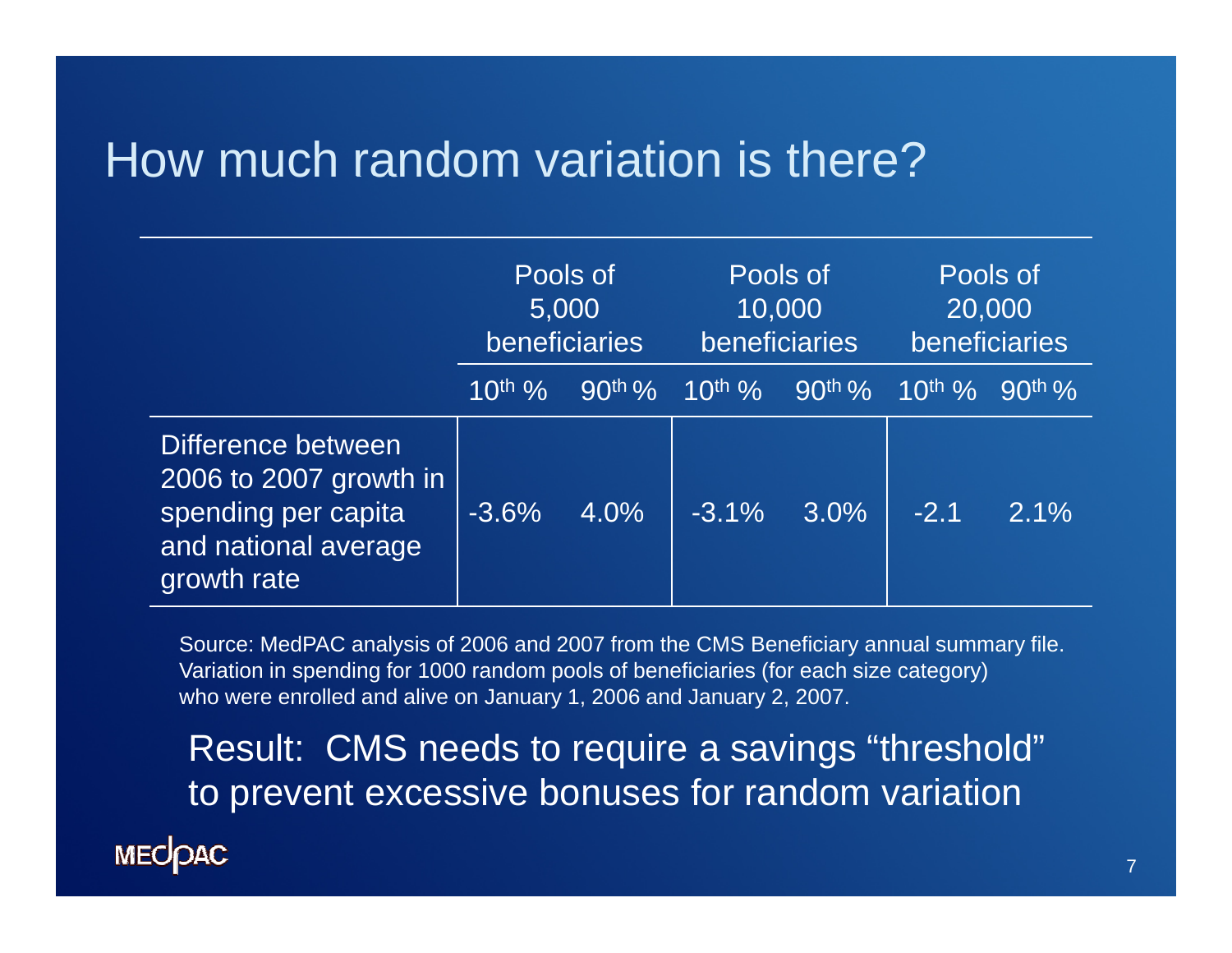### Small ACOs will have problems measuring efficiency and managing care

- **CMS** must limit bonuses paid for random variation in costs and quality, will require large thresholds in bonus-only model for small ACOs
- **Small ACOs may not be equipped to manage** the full spectrum of care
- **CMS could require persistent savings over** years

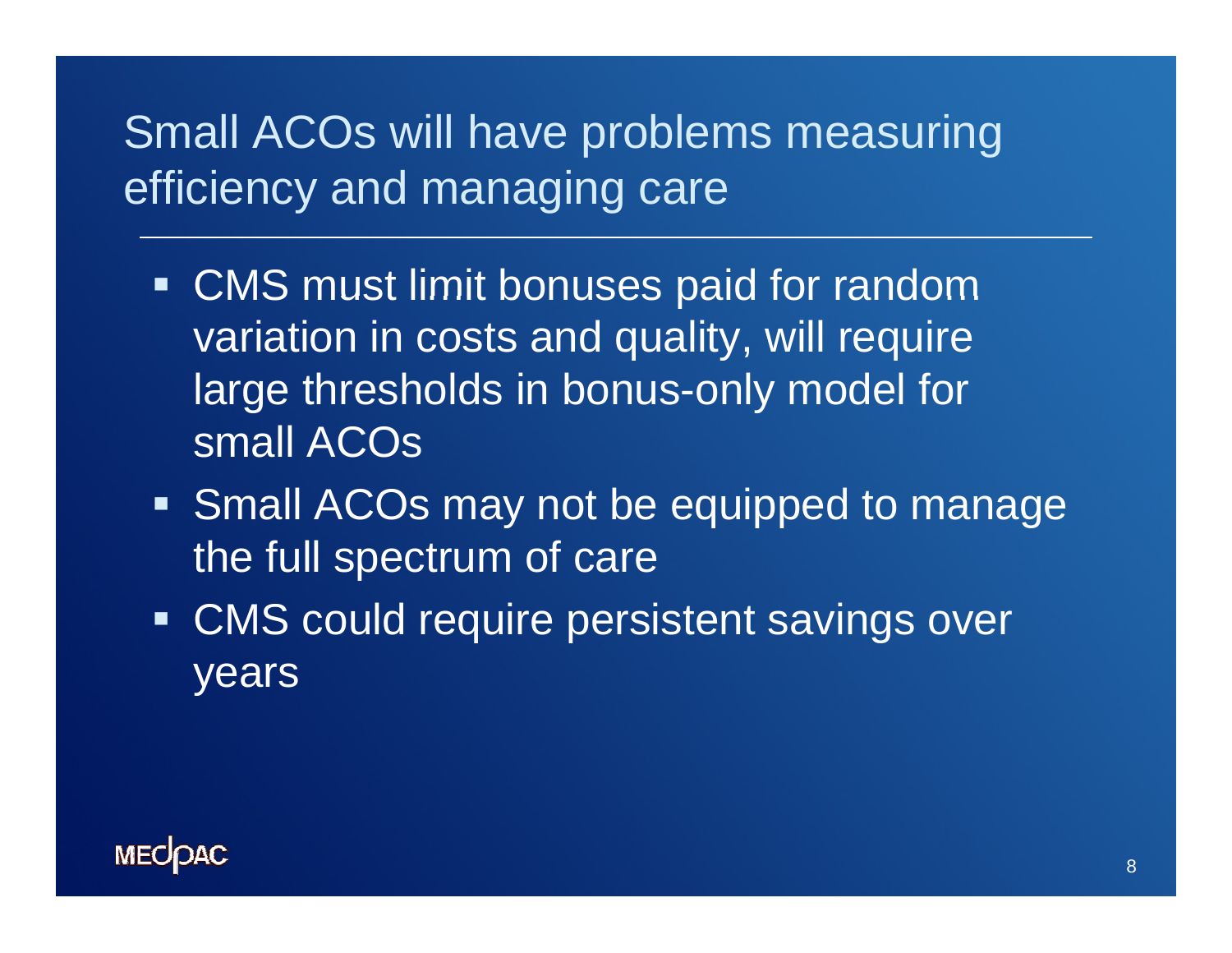#### Benchmarks should not be purely based on historical spending

- **Growth allowance set to projected absolute** amount of growth in national FFS per capita expenditures
- Represents higher percentage of growth for lower–spending ACOs
- $\blacksquare$ But, does it penalize for past good behavior?
- **Could set higher target for lower spending,** lower target for higher spending—but, don't want to discourage ACOs in higher spending areas

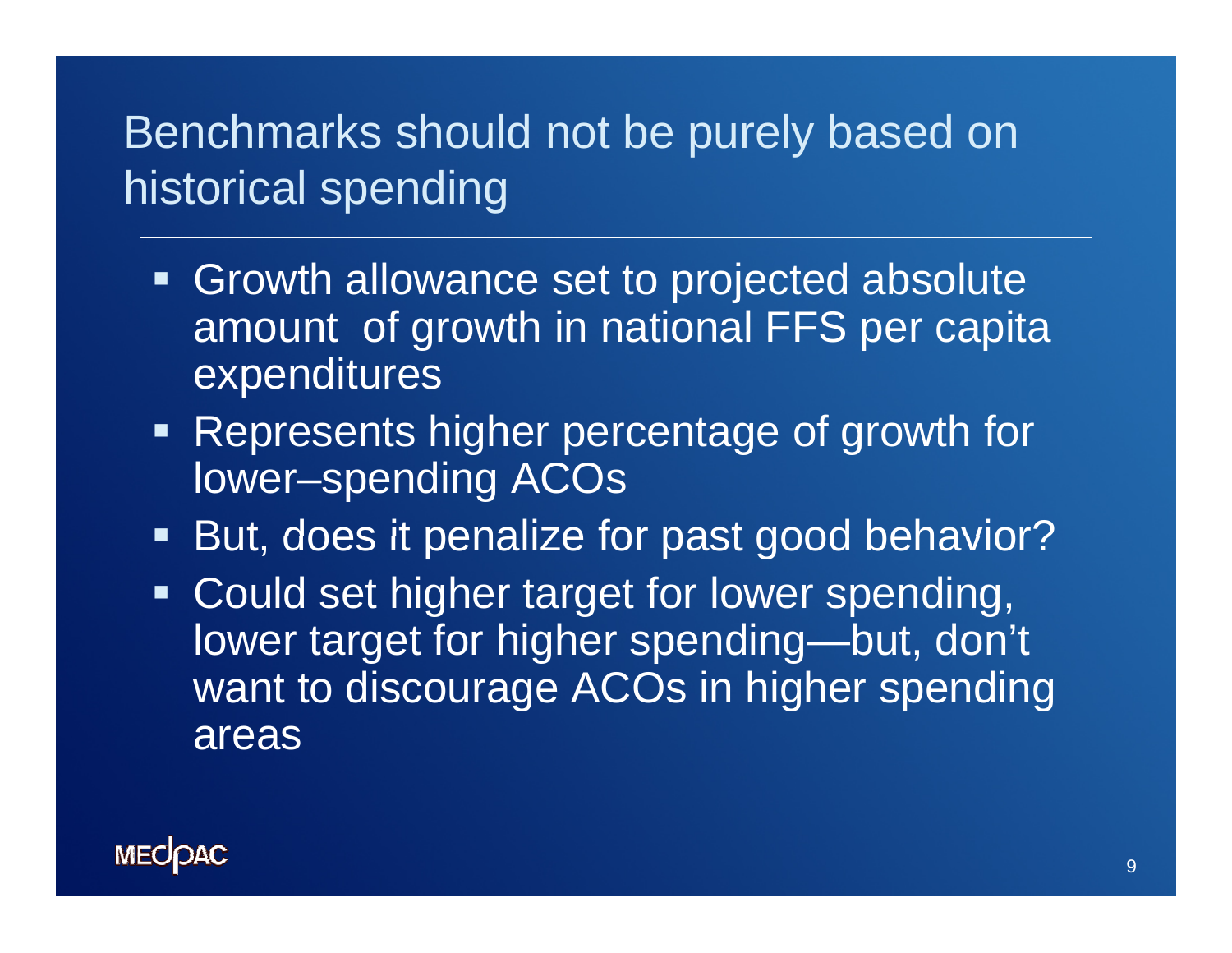# Setting ACO-specific Medicare spending targets

| <b>National</b> |         |          |                     |
|-----------------|---------|----------|---------------------|
| average         | low     | average  | high                |
| \$10,000        | \$7,000 | \$10,000 | \$12,000            |
| 500             | 500     | 500      | 500                 |
| \$10,500        | \$7,500 | \$10,500 | \$12,500            |
| 5.0%            | 6.3%    | 5.0%     | 4.2%                |
|                 |         |          | <b>ACO</b> spending |

Assumption: Wage index <sup>=</sup> 1

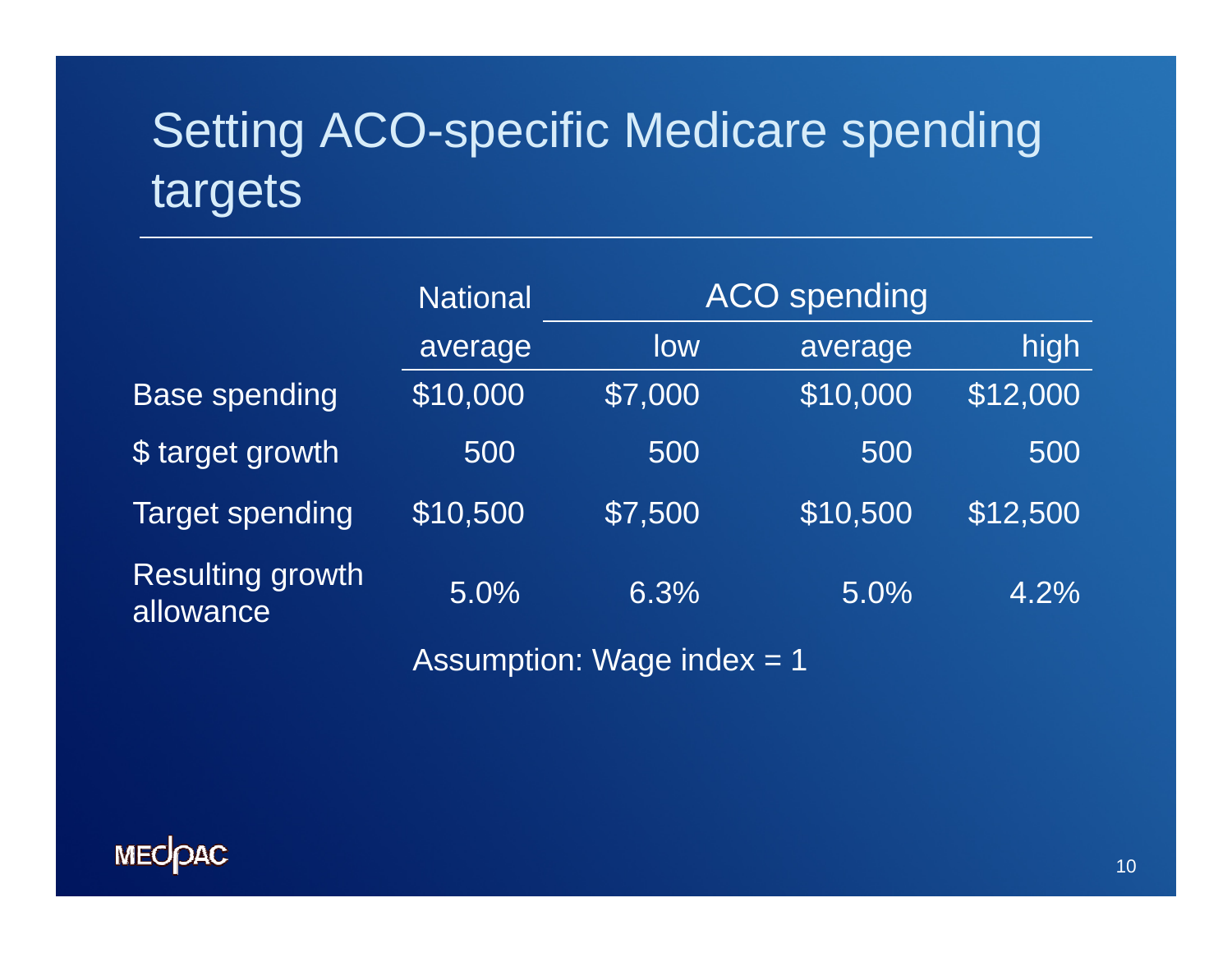# Adjusting target growth amount by historical spending

| <b>National</b> |         |          |                     |
|-----------------|---------|----------|---------------------|
| average         | low     | average  | high                |
| \$10,000        | \$7,000 | \$10,000 | \$12,000            |
| 500             | 600     | 500      | 400                 |
| \$10,500        | \$7,600 | \$10,500 | \$12,400            |
| 5.0%            | 8.6%    | 5.0%     | 3.3%                |
|                 |         |          | <b>ACO</b> spending |

Assumption: Wage index <sup>=</sup> 1

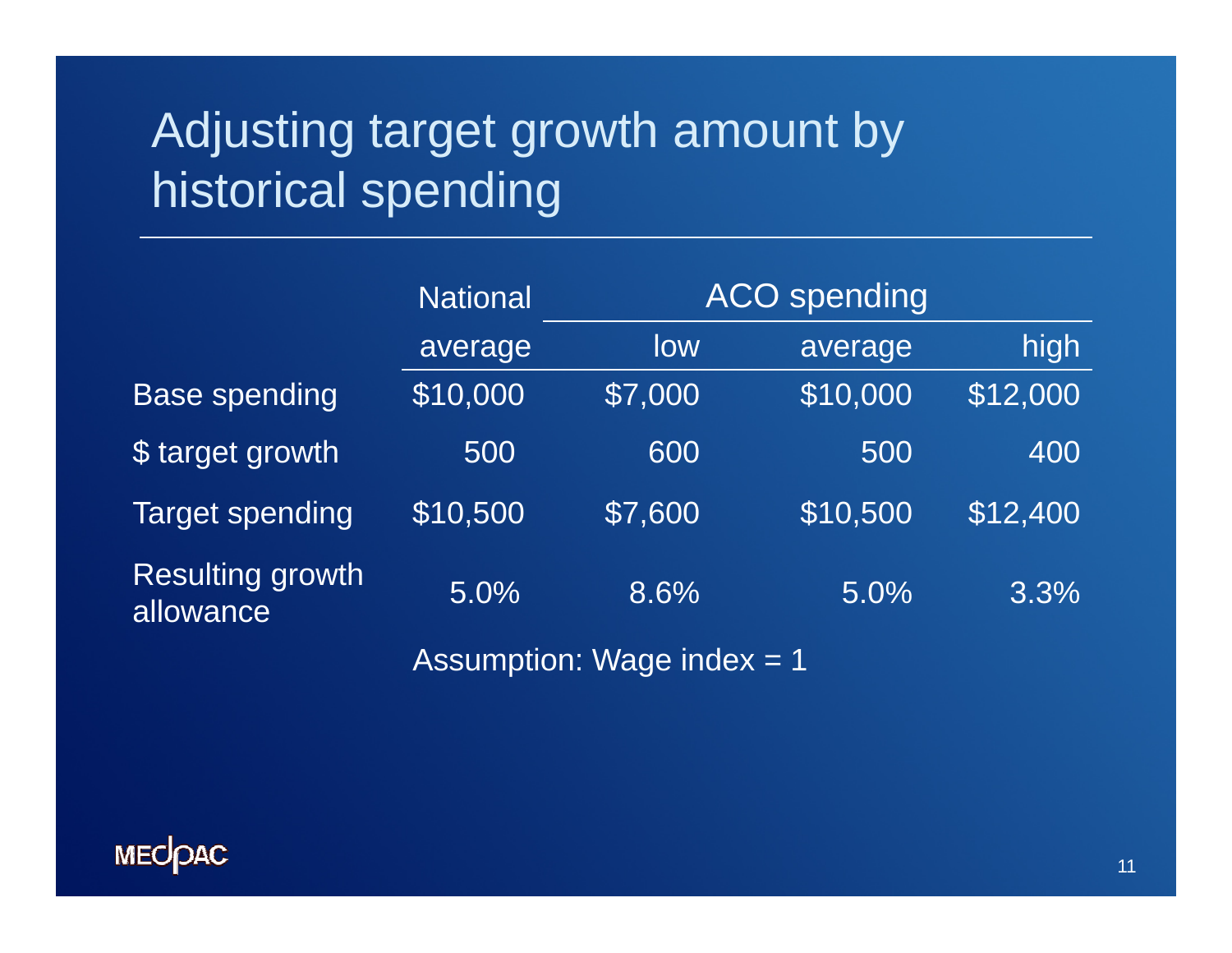## Weak incentives in bonus-only model

- **-** Two types of incentives
	- **Strong group incentives to reduce FFS revenue of** providers outside of the ACO
	- " Weak group incentive to reduce ACO's own revenue
- **Will only cut their own FFS revenue if there is a strong** possibility of a large enough bonus
- **Why is the bonus uncertain?** 
	- Must meet threshold—threshold may be large for small ACOs
	- **Random variation can offset savings, resulting in no** bonus

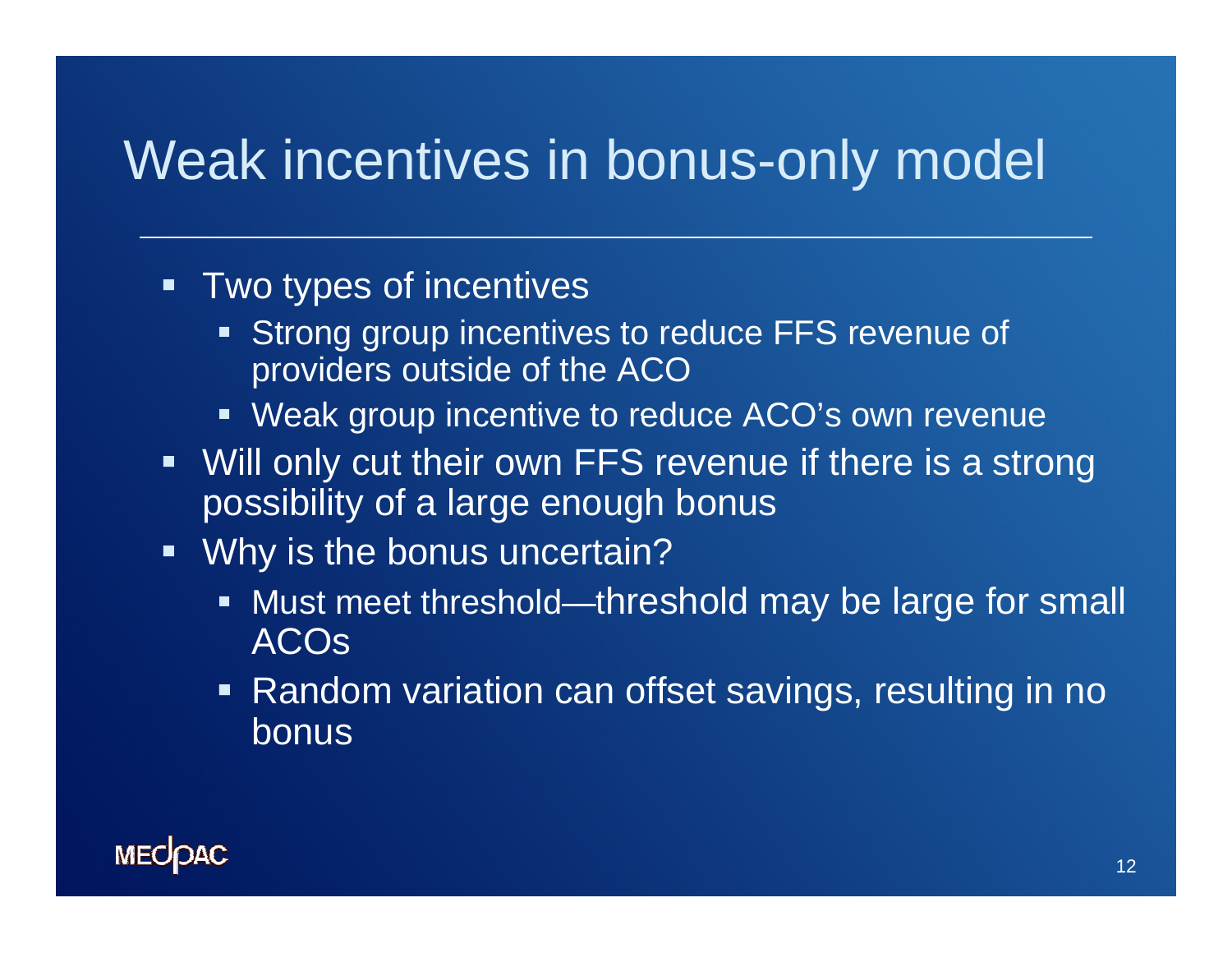#### Two-sided risk model

- **Symmetric upside and downside risk**
- **Risk corridors to protect ACOs from large** swings (e.g. a limit of  $4$  or  $5\%$ )
- No threshold—bonus for first dollar savings
- $\blacksquare$ Downside protection
- Possible extensions
	- **waivers from some regulations**
	- **waiver of some cost-sharing for beneficiaries**